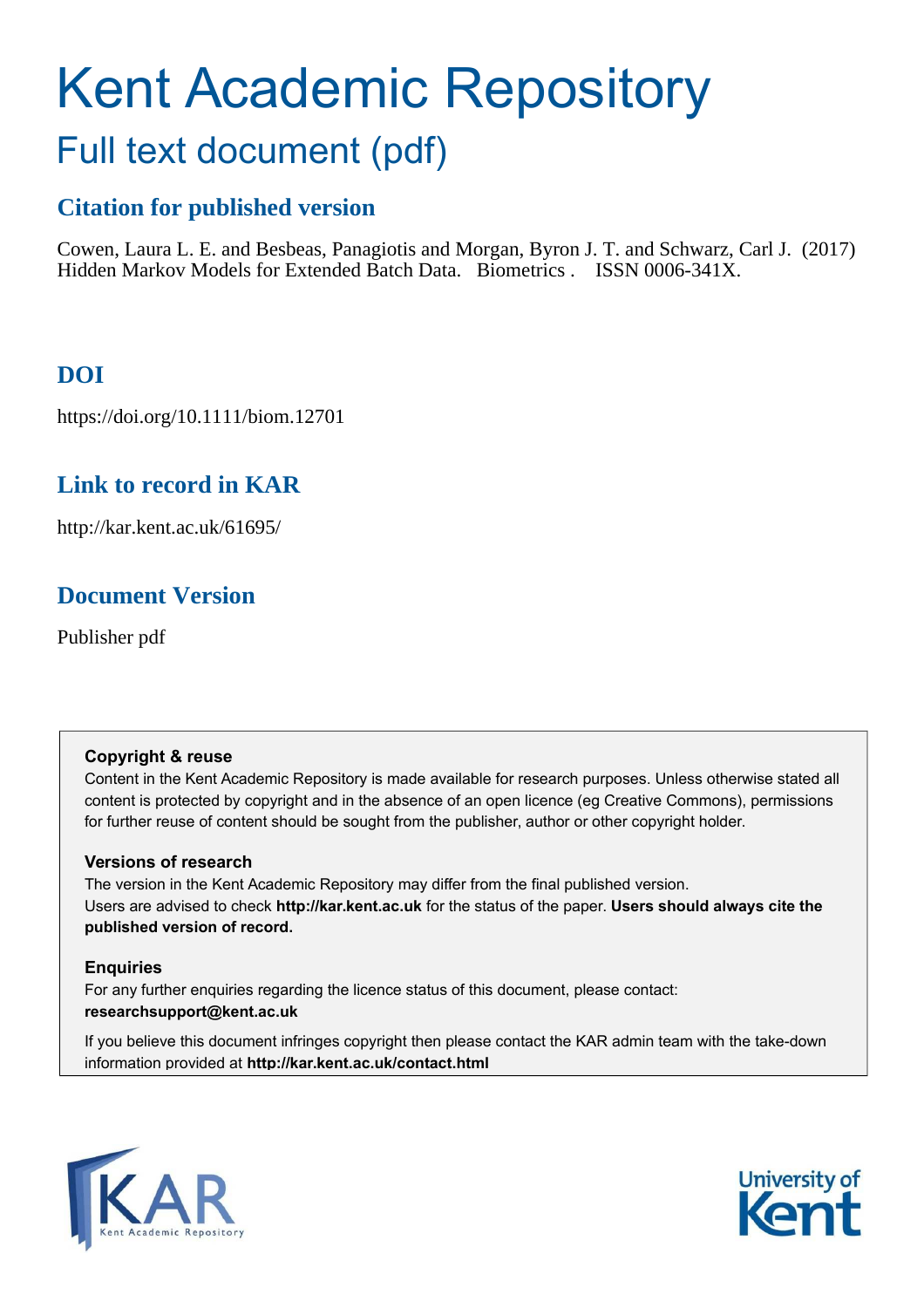## Hidden Markov Models for Extended Batch Data

Laura L. E. Cowen[,](http://orcid.org/0000-0002-5465-8006)<sup>1\*</sup> Panagiotis Besbeas,<sup>2,3,</sup>\*\* Byron J. T. Morgan<mark>ib</mark>,<sup>3,</sup>\*\*\*

and Carl J. Schwarz<sup>[4,\\*\\*\\*\\*](#page-0-0)</sup>

<sup>1</sup>Mathematics and Statistics, University of Victoria, PO Box 1700 STN CSC, Victoria BC, Canada, V8W 2Y2

<sup>2</sup>Department of Statistics, Athens University of Business and Economics, 10434 Athens, Greece

<sup>3</sup>National Centre for Statistical Ecology, School of Mathematics, Statistics and Actuarial Science,

University of Kent, Canterbury, Kent CT2 7FS, England

<sup>4</sup>Department of Statistics and Actuarial Science, Simon Fraser University, 8888 University Drive,

Burnaby, BC, V5A 1S6, Canada ∗ email: lcowen@uvic.ca ∗∗email: P.T.Besbeas@kent.ac.uk ∗∗∗email: B.J.T.Morgan@kent.ac.uk

∗∗∗∗email: cschwarz@stat.sfu.ca

Summary. Batch marking provides an important and efficient way to estimate the survival probabilities and population sizes of wild animals. It is particularly useful when dealing with animals that are difficult to mark individually. For the first time, we provide the likelihood for extended batch-marking experiments. It is often the case that samples contain individuals that remain unmarked, due to time and other constraints, and this information has not previously been analyzed. We provide ways of modeling such information, including an open N-mixture approach. We demonstrate that models for both marked and unmarked individuals are hidden Markov models; this provides a unified approach, and is the key to developing methods for fast likelihood computation and maximization. Likelihoods for marked and unmarked individuals can easily be combined using integrated population modeling. This allows the simultaneous estimation of population size and immigration, in addition to survival, as well as efficient estimation of standard errors and methods of model selection and evaluation, using standard likelihood techniques. Alternative methods for estimating population size are presented and compared. An illustration is provided by a weather-loach data set, previously analyzed by means of a complex procedure of constructing a pseudo likelihood, the formation of estimating equations, the use of sandwich estimates of variance, and piecemeal estimation of population size. Simulation provides general validation of the hidden Markov model methods developed and demonstrates their excellent performance and efficiency. This is especially notable due to the large numbers of hidden states that may be typically required

KEY WORDS: Batch marking; Integrated population modeling; Mark-recapture; Open N-mixture models; Viterbi algorithm; Weather-loach.

#### 1. Introduction

The standard protocol for capture–recapture studies of animals is to use individually numbered tags so that the capture history can be constructed, determining whether an individual was captured at each sampling occasion. Many sophisticated models have been built for this type of data [\(McCrea and Morgan, 2014\). H](#page-10-0)owever, it may not be feasible to use individually numbered tags for some species because the small size of the animal makes it difficult to use a unique tag, or for reasons of cost and convenience. In these cases, batch marks can be used instead.

In extended batch marking, individuals are captured at several sampling occasions. Some of the unmarked individuals are given a common batch-mark, with different marks applied at different sampling occasions; without loss of generality, we shall talk in terms of different colored tags. At each subsequent capture occasion, marked individuals are counted and their tag colors are noted. A random sample

of unmarked individuals are given a new colored mark and then all marked animals are released. Some unmarked individuals do not receive tags, and these animals may or may not be released; in the case of the weather-loach data that we analyze in this article, the unmarked individuals that are not tagged were not released.

There are many examples of batch marking in the literature, involving, for example, species of fish, insects, and amphibians. A wide variety of batch marks are available that are often species dependent, including tattoo, brand, fin-clip, o-rings, dyes, polymer, antibiotic, and radioisotope marks as possible fisheries batch marks, and dust, paint, dye, painted labels, self-marking baits, wire tags, genetic markers, and mutilation for marking insects.

Closed population models have been developed for extended batch-mark studies, aiming at estimating population size. For two-sample studies the Petersen estimator can be used to estimate population size and the Schnabel

© 2017 The Authors *Biometrics* published by Wiley Periodicals, Inc. on behalf of International Biometric Society This is an open access article under the terms of the [Creative Commons Attribution License](http://creativecommons.org/licenses/by/4.0/), which permits use, distribution and reproduction in any medium, provided the original work is properly cited.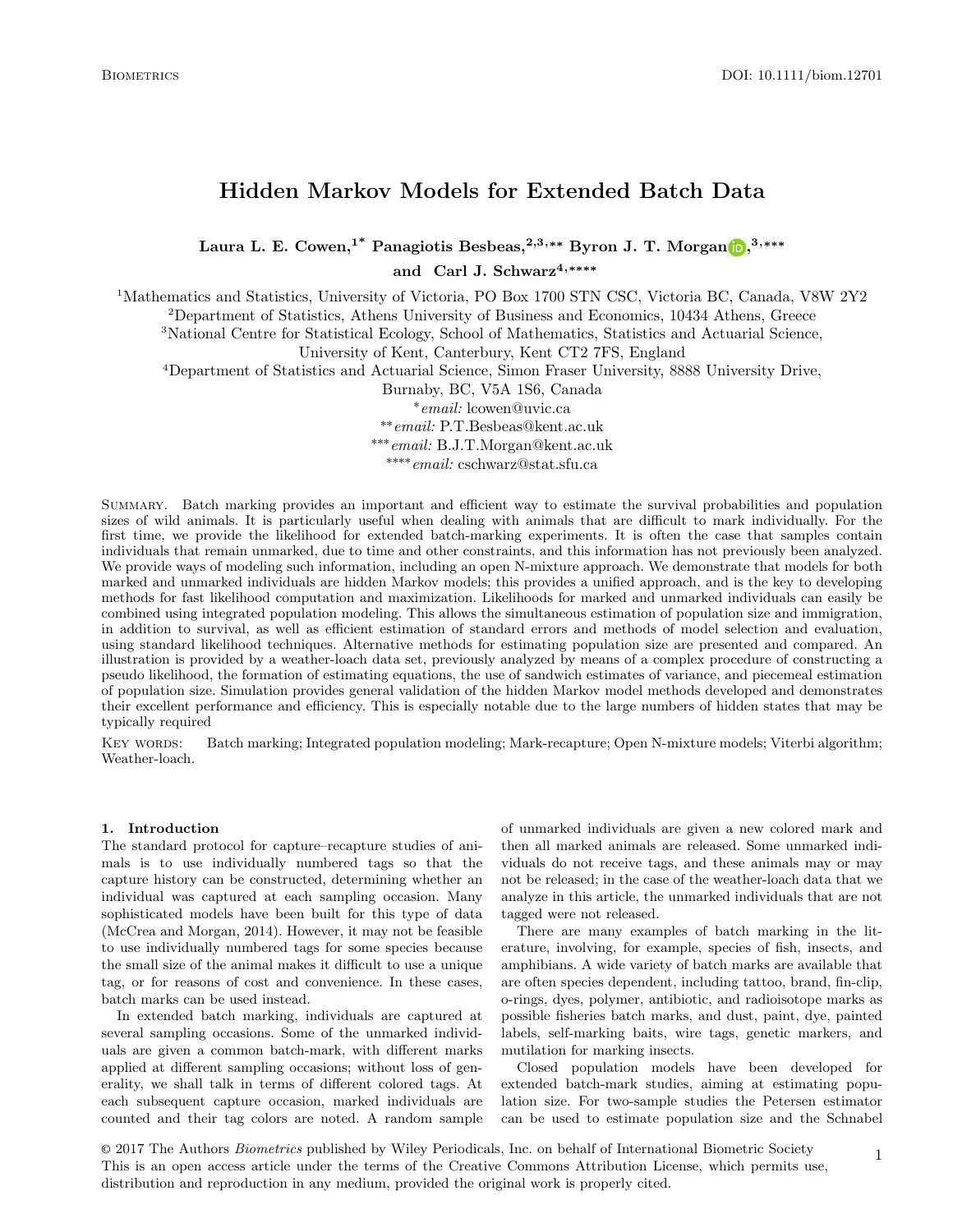estimator (under model  $M_t$  in [Otis et al., 1978](#page-10-0)) is used with more than two sample occasions ([Pine et al., 2003\)](#page-10-0). Individual fish can be marked and released upriver, then caught downriver to enumerate salmon runs; these studies can be analyzed using a ratio estimator developed by Laplace ([Rawson, 2009\).](#page-10-0) For open populations, [Skalski et al. \(2009\)](#page-10-0) review marking methods for small fish and analysis methods to estimate survival in both batch and uniquely tagged individuals. However, models for open populations and the use of standard likelihood methods are difficult because of the need to account for potential, non-identifiable, multiple detections of the same individuals over the different sampling occasions.

An important advance was made by [Huggins et al](#page-10-0). [\(2010\),](#page-10-0) hereafter denoted HWK, who provide methods for an extended batch mark study. Conditional on the number of individuals released at each sample time, they developed a pseudo likelihood for the recaptured individuals. They then derived estimating equations to estimate survival and capture probabilities, with error estimation obtained from a sandwich estimator. They show how population size can be derived using a Horvitz–Thompson-like estimator also accompanied by a large-sample sandwich variance estimator. HWK do not model individuals that were captured but not marked; however, they did include these when estimating population size. During a week-long industrial modeling camp, [Dang et al. \(2009\) d](#page-10-0)erived a likelihood for unmarked individuals, but ignored the dependencies between the numbers of individuals captured at successive times. [Cowen et al.](#page-10-0) [\(2014\) d](#page-10-0)eveloped a likelihood approach for the marked data, and compared the efficiency of the extended batch-mark study, analyzed using both likelihood and pseudo-likelihood, with a traditional capture–recapture study (using the Jolly– Seber model). Although the analysis only involved marked

individuals, direct computation of the likelihood was a formidable computational exercise.

In this article, we present hidden Markov models (HMMs) for the extended batch-mark survey incorporating both marked and unmarked individuals captured and released at each sampling occasion. We illustrate our methods using data on the oriental weather-loach, *Misgurnus anguillicaudatu*, studied by HWK.

The article is structured as follows: the data motivating the work are described and presented in Section 2; Section 3 lists the notation used, including model specification, and explains the relevance of HMMs; Section 4 presents the two likelihood components, corresponding to marked and unmarked individuals. It is explained how the component likelihoods are efficiently computed using the methodology of HMMs. A framework for model selection and evaluation is provided in Section 5 and alternative procedures for estimating population size are presented in Section 6. The results are given in Section 7 and the article ends with discussion and avenues for future research in Section 8.

#### 2. Sampling Design and Data

Data from marked individuals can be summarized in a similar way to the m-arrays used in band-recovery experiments ([Brownie et al., 1985\)](#page-10-0), but individuals can be captured on multiple occasions, and significantly the use of multinomial distributions is no longer appropriate.

The weather-loach study is described in detail by HWK. Here, different colored batch tags were given to a random sample of unmarked individuals at each occasion. The data are provided in Table 1 for this 11-sample occasion study. We do not use the information on the numbers lost  $(\ell_t)$ , but it is presented to illuminate the data as a whole. The analysis of

#### Table 1

*Weather-loach batch mark data array taken from HWK. The number unmarked is the number of individuals caught without a mark, before marking takes place. Thus, trivially this number is 306 at the first sampling occasion. Of this number, 280 individuals are given a batch mark, and 32 of them are recaptured at sample occasion 2, 22 at occasion 3, etc. In order to understand the table structure, note, for example, that at sample occasion*  $\lambda$ *,*  $207 = 23 + 17 + 20 + 147$ *, etc. To illustrate the notation,*  $T = 11$ ,  $G = 10$ ,  $S_2 = 219$ ,  $R_2 = 139$ ,  $u_2 = 187$ ,  $r_{23} = 28$ ,  $r_{24} = 17$ , etc. At each sample occasion a number of the fish *sampled are not marked, and they are not returned to the water, becoming lost to the study. Thus, for example, at recapture occasion 2,* 48 = 187 − 139*, etc.*

| Sample<br>$\operatorname{occasion}(g)$ | Number<br>sampled $(S_g)$ | Number<br>marked $(R_g)$    | Recapture occasion |     |     |    |                |                |                |                |    |          |  |
|----------------------------------------|---------------------------|-----------------------------|--------------------|-----|-----|----|----------------|----------------|----------------|----------------|----|----------|--|
|                                        |                           |                             | $\overline{2}$     | 3   | 4   | 5  | 6              | 7              | 8              | 9              | 10 | 11       |  |
|                                        | 306                       | 280                         | 32                 | 22  | 23  | 8  | 3              |                | $\overline{2}$ |                |    | $\theta$ |  |
| $\overline{2}$                         | 219                       | 139                         |                    | 28  | 17  | 3  | $\overline{2}$ |                | $\overline{2}$ |                | 2  | 0        |  |
| 3                                      | 189                       | 115                         |                    |     | 20  | 6  | 3              |                | 3              | $\overline{2}$ |    | 0        |  |
| 4                                      | 207                       | 126                         |                    |     |     | 5  |                | 3              | $\overline{2}$ | $\overline{2}$ |    |          |  |
| 5                                      | 111                       | 80                          |                    |     |     |    | 12             | 3              |                |                | 2  |          |  |
| 6                                      | 96                        | 65                          |                    |     |     |    |                | $\mathfrak{D}$ | 4              | 8              | 5  | 2        |  |
|                                        | 30                        | 14                          |                    |     |     |    |                |                | $\mathfrak{D}$ |                |    | 0        |  |
| 8                                      | 68                        | 50                          |                    |     |     |    |                |                |                | 4              | Ð  |          |  |
| 9                                      | 83                        | 54                          |                    |     |     |    |                |                |                |                | 9  |          |  |
| 10                                     | 81                        | 55                          |                    |     |     |    |                |                |                |                |    | 6        |  |
| 11                                     | 50                        | $\Omega$                    |                    |     |     |    |                |                |                |                |    |          |  |
|                                        | Number unmarked $(u_t)$   |                             | 187                | 139 | 147 | 89 | 76             | 20             | 52             | 63             | 55 | 38       |  |
|                                        |                           | Number lost (<br>$(\ell_t)$ | 48                 | 24  | 21  | 9  | 11             | 6              | $\overline{2}$ | 9              | 0  | 38       |  |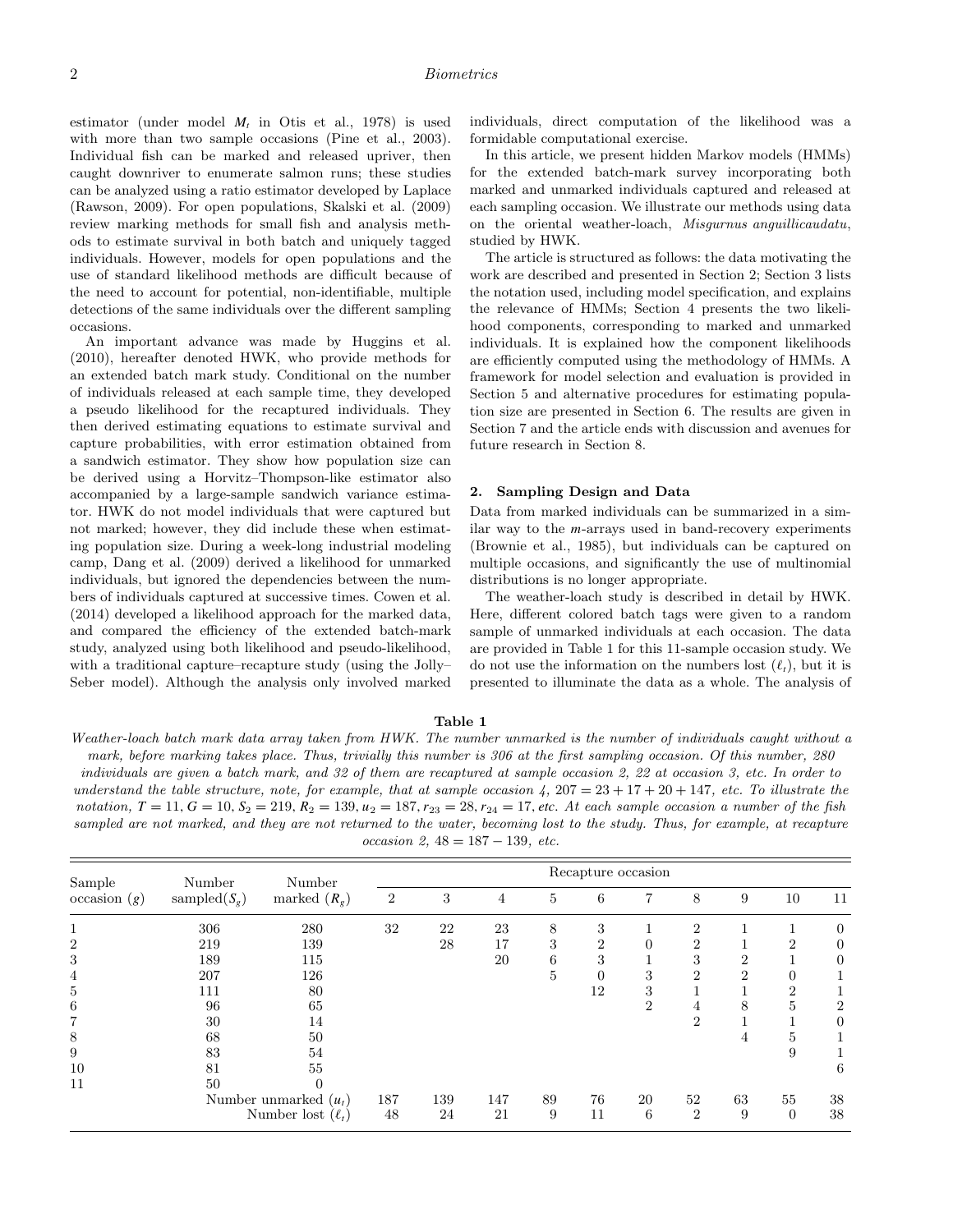marked individuals is conditional upon the numbers of marked individuals released, and the analysis of unmarked individuals is based upon the numbers of unmarked individuals sampled, and so the lost individuals do not bias the analyses. Note that the number of sampling occasions  $(T = 11)$  and the number of individuals marked at the first occasion  $(R_1 = 280)$  are sufficiently large for direct computation of the likelihood, as in [Cowen et al. \(2014\),](#page-10-0) to be computationally prohibitive, as discussed below.

#### 3. Notation and Model Development

#### 3.1. *Models and Assumptions*

We allow for immigration and emigration/death between sample times, but all emigration is assumed permanent. Other assumptions are similar to those of typical capture–recapture experiments namely: all individuals have the same probability of survival between sample times, all individuals have the same probability of capture at a sample time, tags are not lost, the color of the tags is identifiable, sampling is instantaneous, and individuals are independent with respect to capture and survival.

As ages of individuals are unknown in the case study, we only consider possible time-dependence in model parameters. We specify models using a standard notation so that the four models for marked individuals are  $(\phi, p)$ ,  $(\phi_t, p)$ ,  $(\phi, p_t)$ , and  $(\phi_t, p_t)$ , where  $\phi$  and p denote, respectively, survival and recapture probabilities, which may be constant or time dependent. The  $(\phi_t, p_t)$  model is the batch-marking version of the Cormack–Jolly–Seber model, see [Buckland and Morgan](#page-10-0) [\(2016\) a](#page-10-0)nd [McCrea and Morgan \(2014,](#page-10-0) p. 7[0\).](#page-10-0) There are also no covariates in the case study, but if relevant time-varying covariates are available then these might be accommodated by appropriate logistic regressions.

Hidden Markov models (HMMs) are a particular type of state-space model where the state space is discrete. Markrecapture clearly fits under the HMM framework; see [King](#page-10-0) [\(2012\).](#page-10-0) Here, a capture–recapture observation is generated by a distribution that is dependent on the state of an unobserved Markov process ([Zucchini et al., 2016](#page-10-0)). For typical capture–recapture models there are two hidden states for each animal, and the true sequences of states are often only partially observed; when an animal is captured then it is known to be alive, whereas when it is not then its true state may be unknown. This is explained in detail in [Laake \(2013\).](#page-10-0) A more complex example is provided by Chapter 24 of [Zucchini et al. \(2016\),](#page-10-0) in which there are three hidden states at each time, according to whether individuals are alive, have died since the previous sampling time, or have died prior to that. In that application observed capture histories are then described in terms of survival, recapture, and recovery probabilities. For the extended batchmarking experiment, the hidden states are at the batch, rather than the individual level, and the true sequence of states is entirely unobserved. This gives rise to a large number of states.

#### 3.2. *Primary Notation*

The following notation is used in specifying the likelihoods:

#### Constants and Statistics

- T the number of capture–recapture occasions.
- G the number of batch-marked release groups;  $G \leq T$ .
- $S_{\varphi}$  the number of individuals sampled at sampling occasion  $g; g = 1, 2, \ldots, G.$
- $R_{g}$  the number of individuals marked and released at sampling occasion g from batch group  $g: g = 1, 2, \ldots, G$ . We condition on the  ${R<sub>g</sub>}$  when we form the likelihood for marked individuals.
- $r_{gt}$  the number of individuals from batch group g recaptured at recapture occasion  $t; g = 1, 2, ..., G$ ,  $t = g + 1, \ldots, T$ .
- $u_t$  the number of individuals captured at sampling occasion t that were not marked;  $t = 1, \ldots, T$ .
- $\ell_t$  the number of individuals lost at sampling occasion t;  $t = 2, \ldots, T$ .  $\ell_t = u_t - R_t$ .

#### Latent Variables

- $X_{gt}$  the number of individuals present at occasion t from marked group  $g; g = 1, 2, ..., G, t = g + 1, ..., T$ .
- $d_{gt}$  the number of individuals from marked group g that die at sampling occasion t.

#### Parameters

- $\Gamma_{gt}$  the  $(R_g + 1) \times (R_g + 1)$  state transition probability matrix of the Markov chain for the marked individuals of group g, describing transitions between sample occasions t and  $t + 1$ .
- $\Gamma_t^u$  the  $(U_{max} + 1) \times (U_{max} + 1)$  state transition probability matrix of the Markov chain for the unmarked individuals describing transitions between sample occasions t and  $t + 1$ .
- $P_{gt}(m)$  the  $(R_g + 1) \times (R_g + 1)$  diagonal matrix containing the state-dependent probabilities of observing  $m$  recaptures at occasion  $t$  for group g. Thus,  $\mathbf{P}_{gt}(m) = \text{diag}(q_0(m), \dots, q_{R_g}(m)),$  where  $q_i(m)=P(r_{gt}=m|X_{gt}=i).$
- $P_t^u(m)$  the  $(U_{max} + 1) \times (U_{max} + 1)$  diagonal matrix containing the state-dependent probabilities of observing m unmarked individuals at occasion t. Thus,  $P_t^u(m) = \text{diag}(q_0^u(m), \dots, q_{U_{max}}^u(m)),$  where  $q_i^u(m) = P(u_t = m | U_t = i).$ 
	- $\delta_{g}$  the initial distribution of the Markov chain for marked group g.
	- $\delta^u$  the initial distribution of the Markov chain for the unmarked population.
	- $\phi_t$  the probability of surviving and remaining in the population between occasions t and  $t + 1$ , given an individual was alive and in the population at occasion t. We use  $\phi$  to indicate the set of survival parameters in a model.
	- $p_t$  the probability of capture at occasion t. We use  $p$ to indicate the full set of recapture probabilities in a model, and  $p_{2:T}$  when  $p_1$  is omitted.
	- $\lambda$  the initial mean abundance (at occasion 1) for the unmarked population.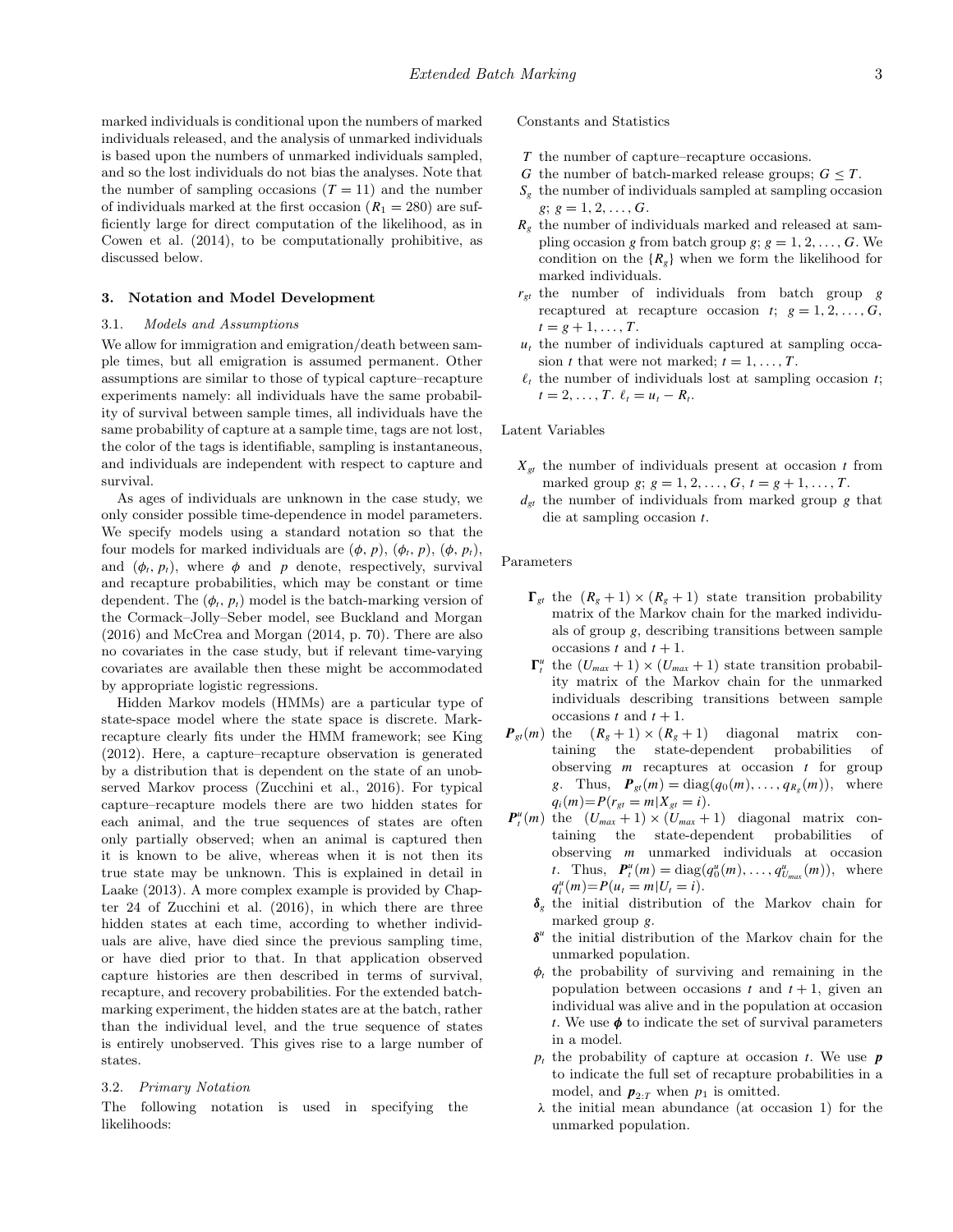- $\eta$  the recruitment rate into the unmarked population. Note that we shall consider constant and densitydependent versions of recruitment.
- $U_t$  the total number of unmarked individuals in the population available for capture at occasion  $t$ . We may use  $U$  to denote the full set of the numbers of unmarked individuals in the population at times  $t = 1, \ldots, T$ . In the Student model of Section 4.2.1, these numbers are parameters which are estimated directly from the likelihood, whereas in the open N-mixture model the  $U$  are obtained as derived variables, which are functions of the other model parameters.
- $U_{max}$  the maximum number of unmarked individuals available for capture on any occasion.
	- $N_t$  the total population size at time t.

#### 4. Likelihood Constructions

As we can see from Table 1, in examples of extended batch-mark studies, not all individuals that are captured are marked. This may occur for reasons such as handling time constraints where animals must be released after being contained for a set period of time, or practical constraints, such as having a limited number of marks available. We shall provide the likelihood for marked individuals for extended batch-marking experiments. We shall also incorporate information on unmarked individuals into the likelihood by developing separate models for such individuals. This was not done by HWK or [Cowen et al. \(2014\);](#page-10-0) it will allow us to include additional information on the capture probabilities in the analysis and also to estimate simultaneously the numbers of unmarked individuals in the population.

#### 4.1. *Likelihood for Marked Individuals*

HWK regarded the likelihood for marked individuals as "intractable," and suggested that a possible EM approach would be "complicated and computationally intensive." Instead, they present the pseudo likelihood shown below,

$$
\tilde{L}_m(\pmb{\phi},\pmb{p}_{2:T};\{r_{gt}\}\{R_g\}) \propto \prod_{g=1}^G \prod_{t=g+1}^T Q_{gt}(\pmb{\phi},\pmb{p})^{r_{gt}} \{1-Q_{gt}(\pmb{\phi},\pmb{p})\}^{R_g-r_{gt}},
$$

where  $Q_{gt}(\phi, p) = p_t \left( \prod_{i=g}^{t-1} \phi_i \right)$  denotes the probability that an individual released from group g is recaptured at occasion t. In fact, we can obtain an expression for the likelihood for the data from marked individuals by conditioning upon the unknown numbers of dead individuals,  $\{d_{gt}\}$ , to obtain

$$
L_m(\phi, p_{2:T}; \{r_{gt}\}\{R_g\}) = \prod_{g=1}^G \sum_{d_{gg}} \cdots \sum_{d_{g,T-1}} \prod_{t=g+1}^T
$$
  

$$
P(r_{gt}|d_{gg}, \ldots, d_{g,T-1}, R_g)
$$
  

$$
\times P(d_{gg}, \ldots, d_{g,T-1}|R_g).
$$
 (1)

Evaluating the conditional probabilities in equation (1) then results in the explicit expression for the likelihood,

$$
L_m(\phi, p_{2:T}; \{r_{gt}\}\{R_g\}) = \prod_{s=1}^G \sum_{d_{ss}} \cdots \sum_{d_{s,T-1}} \left\{ \prod_{t=s+1}^T \binom{R_s - \sum_{m=s}^{t-1} d_{sm}}{r_{gt}} \right\}
$$

$$
\times \left( p_i \prod_{m=s}^t \phi_m \right)^{r_{gt}} \left( 1 - p_i \prod_{m=s}^t \phi_m \right)^{R_s - \sum_{m=s}^{t-1} d_{sm} - r_{gt}} \left\}
$$

$$
\times \frac{R_s!}{d_{gs}! \cdots d_{s,T-1}! (R_s - \sum_{m=s}^{T-1} d_{sm})!} \pi_{gs}^{d_{ss}}
$$

$$
\cdots \pi_{s,T-1}^{d_{s,T-1}} (1 - \pi_{ss} - \cdots - \pi_{s,T-1})^{(R_s - \sum_{m=s}^{T-1} d_{sm})}, \qquad (2)
$$

where  $\pi_{gk} = (1 - \phi_k) \prod_{j=1}^{k-1} \phi_j$ , and by convention,  $\prod_{j=1}^0 = 1$ .

Direct computation of the likelihood L<sup>m</sup> can be slow, due to the evaluation of the multiple summations involved, which is  $O((R_1 + 1)^T)$ , equating to  $O(281^{11})$  for the case study. Consequently, we have only been able to maximize the likelihood in this form for the weather-loach data from the first 7 samples only. However, the results provide a useful check of the HMM computations which follow.

The model for each release group is a HMM, with the  ${d}_{et}$  being the hidden information, described by the conditional multinomial distributions in equation (1). It is the fact that the  ${d_{at}}$  are unknown/hidden that results in the expensive summations in equation (2). We can therefore make use of the efficiency of the standard forward probability approach for HMMs to compute the likelihood, in addition to other benefits; see [Zucchini et al. \(2016,](#page-10-0) p. 37[\).](#page-10-0) Therefore, the HMM likelihood component for release group g of the marked individuals,  $L_{m,g}$ , can be written in the usual way as a product of the initial distribution vector  $\delta_g$ , the appropriate transition probability matrices  $\{\mathbf{\Gamma}_{gt}\}\$ , and the state-dependent probability matrices  $\{P_{gt}\}\$ for each sample occasion  $t$ . Thus, from Zucchini et al.  $(2016, p. 37)$  we can write,

$$
L_{m,g} = \delta_g P_{g,g+1}(r_{g,g+1}) \Gamma_{g,g+1} P_{g,g+2}(r_{g,g+2}) \Gamma_{g,g+2} \ldots \Gamma_{g,T-1} P_{g,T}(r_{g,T}) \mathbf{1}',
$$

where 1 denotes the unit row vector,

$$
\boldsymbol{P}_{gt}(r_{gt}) = \begin{bmatrix} P(r_{gt}|X_{gt}=0) & & & \\ & P(r_{gt}|X_{gt}=1) & & \\ & & \ddots & \\ & & & P(r_{gt}|X_{gt}=R_g) \end{bmatrix},
$$

with  $P(r_{gt}|X_{gt} = i) = 0$  for  $i < r_{gt}$ , and otherwise we have the binomial forms:  $P(r_{gt}|X_{gt} = i) = {i \choose r_{gt}} p_t^{r_{gt}} (1 - p_t)^{i - r_{gt}}$ , for  $i \geq r_{gt}$ .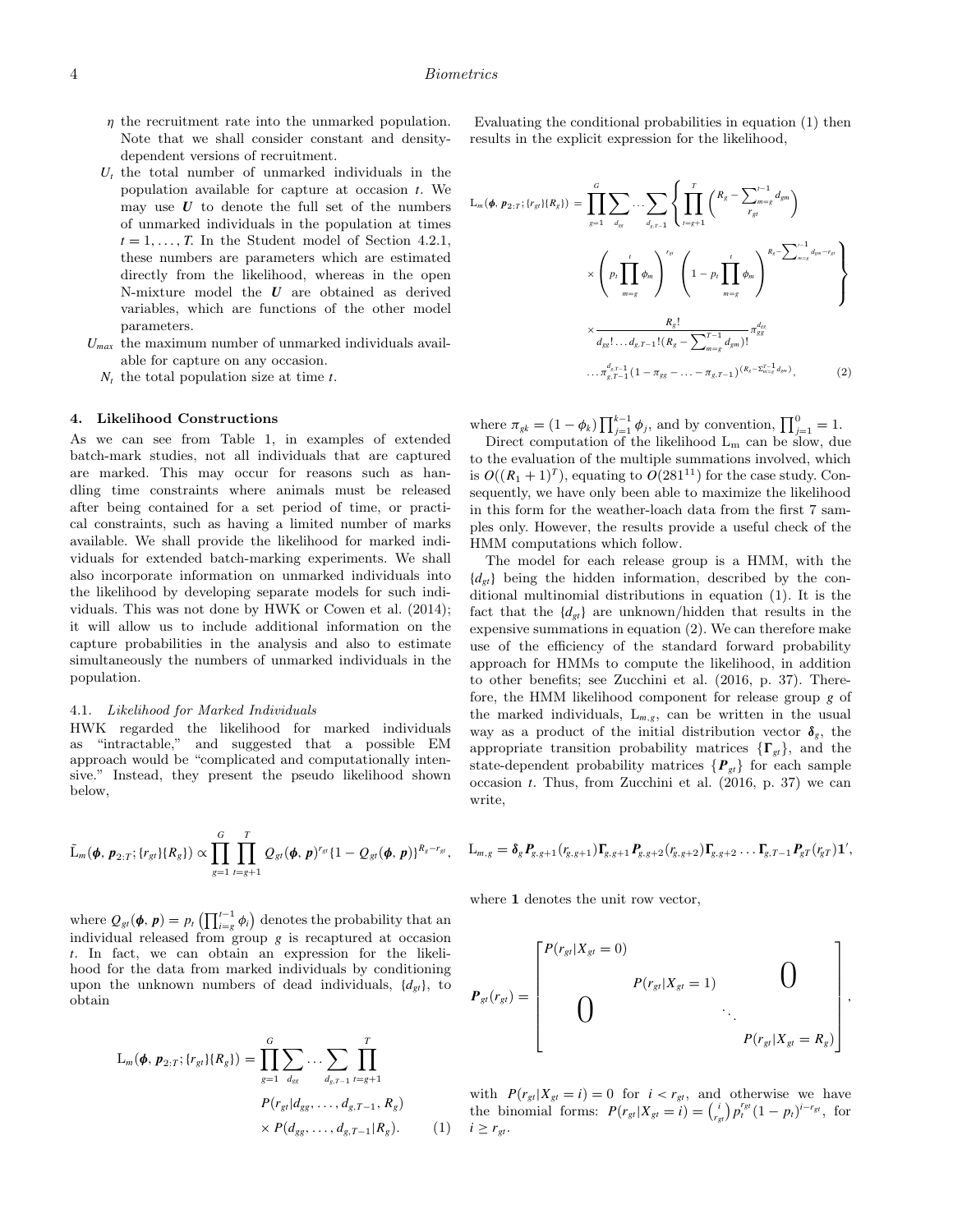For each sample time  $t$ , the state transition probability matrix  $\Gamma_{gt}$  has elements  $P(X_{g,t+1} = j | X_{gt} = i)$ , and has the form,

$$
j = 0 \t 1 \t 2 \t R_g
$$
  
\n
$$
i = 0 \t 1 \t 0 \t 0 \t ... \t 0
$$
  
\n
$$
\mathbf{T}_{gt} = 2 \t (1 - \phi_t)^2 \t 2\phi_t(1 - \phi_t) \t \phi_t^2 \t ... \t 0
$$
  
\n
$$
\vdots \t \vdots
$$
  
\n
$$
R_g \t (1 - \phi_t)^{R_g} \t R_g \phi_t(1 - \phi_t)^{R_g - 1} \t {R_g \choose 2} \phi_t^2(1 - \phi_t)^{R_g - 2} \t ... \t \phi_t^{R_g}
$$

Each row of  $\Gamma_{gt}$  corresponds to a binomial distribution, and the rows sum to unity, as required. As the number of animals alive at  $t = 0$  for group g is known to be  $R_g$  for each g, the initial state distribution for group  $g$  is given by

$$
\delta_g = [P(X_{g0} = 0), P(X_{g0} = 1), P(X_{g0} = 2), \dots, P(X_{g0} = R_g)]
$$
  
= (0, 0, \dots, 0, 1).

If we assume independence between release groups, the likelihood for the marked individuals is then given as

$$
L_m(\phi, p_{2:T}; \{r_{gt}\}, \{R_g\}) = \prod_{g=1}^G L_{m,g}.
$$
 (3)

This is exactly the same expression as equation (2), but in a different formulation for efficient computation.

#### 4.2. *Likelihood for Unmarked Individuals*

*4.2.1. Student approach.* [Dang et al. \(2009\) e](#page-10-0)mployed a product-binomial likelihood,

$$
L_u(\mathbf{p}, \mathbf{U}; \{u_t\}) = \prod_{t=1}^T \binom{U_t}{u_t} (p_t)^{u_t} (1 - p_t)^{U_t - u_t}.
$$
 (4)

This likelihood has the same structural form as the first part of the Jolly–Seber likelihood, [\(McCrea and Morgan,](#page-10-0) [2014,](#page-10-0) p. 15[0\),](#page-10-0) and we shall refer to the underlying model as the Student model. The model includes  $U$ , the elements of which denote the numbers of unmarked individuals in the population at the different times, as a set of parameters to be estimated. By itself of course this likelihood is over parameterized, as there are two unknowns for each degree of freedom. There are various ways of dealing with this, and a referee has suggested using Bayesian modeling with a joint regularization prior on the  $\{U_t\}$  with a positive correlation structure to constrain the  $\{U_t\}$ , for example, a random walk of order 2 or a Gaussian Markov random field; see [Schmidt et al.](#page-10-0) [\(2015\).](#page-10-0) Here, we combine the likelihood with the likelihood for the marked individuals. The likelihoods for the marked and unmarked individuals can be multiplied to get the overall joint likelihood, as there are no individuals in common:

... φ<sup>R</sup><sup>g</sup> ⎤ ⎥ ⎥ ⎥ ⎥ ⎥ ⎥ ⎥ ⎦ (Rg+1)×(Rg+1) .

$$
L_j(\phi, p, U; \{r_{gt}\}, \{R_g\}, \{u_t\}) = L_m(\phi, p_{2:T}; \{r_{gt}\}, \{R_g\})
$$
  
 
$$
\times L_u(p, U; \{u_t\}). \tag{5}
$$

This is an illustration of integrated population modeling; see [Besbeas et al. \(2002\).](#page-10-0) It is possible to maximize  $L_i(\phi, p, U; \{r_{gt}\}, \{R_g\}, \{u_t\})$ , after some minor adjustments described later. However, if the  $\{U_t\}$  have no structure such a model is still too general, and in particular there is no involvement of  $\phi$  in  $L_u(p, U; \{u_t\})$ . An alternative structural approach is described below.

*4.2.2. Open N-mixture approach.* Here, we introduce structure, by relating the  $\{U_t\}$  over time in a stochastic manner, using an open N-mixture model for the unmarked individuals. This model adopts a first-order Markov dependence; see [Dail and Madsen \(2011\).](#page-10-0) The likelihood for the unmarked individuals is then given by

$$
L_u(\phi, p, \lambda, \eta; \{u_t\}) = \sum_{U_1=u_1}^{\infty} \cdots \sum_{U_T=u_T}^{\infty} \prod_{t=1}^T Bin(u_t; U_t, p_t)
$$

$$
\times P(U_1) \prod_{t=2}^T P(U_t | U_{t-1}), \tag{6}
$$

where  $P(U_1)$  is the probability function for  $U_1$  and  $P(U_t|U_{t-1})$ is the probability of  $U_t$  conditional upon the value of  $U_{t-1}$ . The total number of unmarked individuals in the population at time  $t$  is unknown, and following [Dail and Madsen](#page-10-0) [\(2011\),](#page-10-0) after experimentation we assume this to be less than some large number,  $U_{max}$ , for all t. Thus,  $U_{max}$  can be taken as the upper limit of all of the summations in equation (6). For related discussion, see [Dennis et al. \(2015\).](#page-10-0) One might similarly introduce an appropriate  $U_{min}$  term, which could be beneficial in some cases. We can see how the binomial expression of the Student model, in equation (4), is the basis for the binomial term in equation (6), although the interpretation of  $\{U_t\}$  is different between the two models. Once again we have a HMM, due to the Markov structure, and the computationally expensive summations in the likelihood expression can be seen to be a consequence of the unknown numbers of uncaptured individuals at each occasion; cf equation (1).

In order to obtain  $P(U_t|U_{t-1})$ , we write  $U_t = A_t + C_t$ where  $A_t$  is the number of individuals that have survived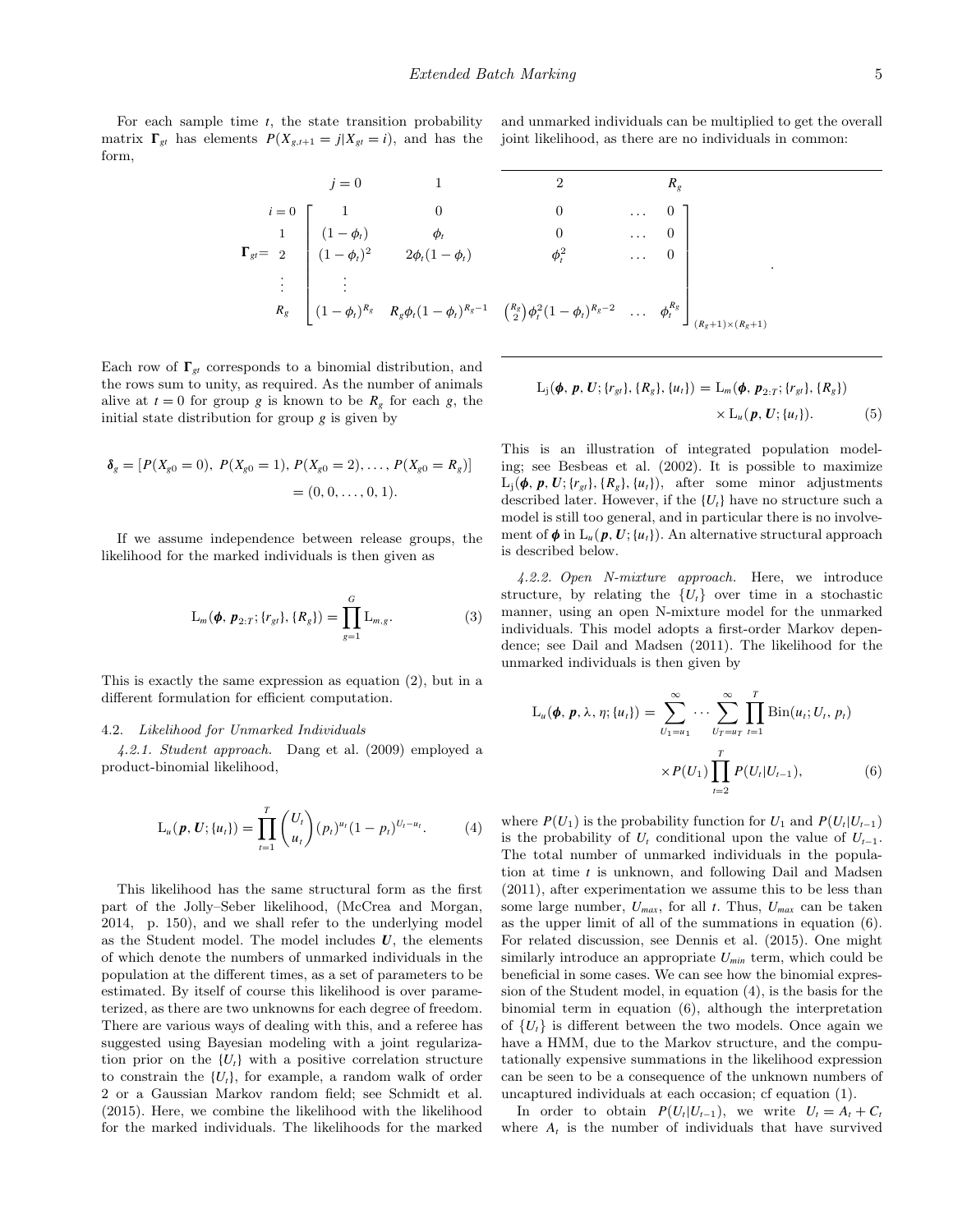from occasion  $t-1$  to  $t$ , and  $C_t$  is the number of individuals recruited into the population at occasion t. We model  $A_t|U_{t-1} \sim \text{Binomial}(U_{t-1} - S_{t-1}, \phi_{t-1})$  and  $C_t|U_{t-1} \sim$ Poisson( $U_{t-1}$ η), although other distributions are possible, for example to account for overdispersion. The conditional distribution of  $C_t$  provides a form of density dependence of recruitment, and an alternative is simply to use  $Poisson(\eta)$ ; we have used both in the case study of the next section. The initial number of unmarked individuals in the population is modeled as  $U_1 \sim \text{Poisson}(\lambda)$ , and  $P(U_t | U_{t-1})$  is given by the convolution sum,

$$
P(U_t = j | U_{t-1} = i) = \sum_{c=0}^{\min(i - S_{t-1}, j)} \text{Bin}(c; i - S_{t-1}, \phi_{t-1})
$$

$$
\times \text{Pois}(j - c; U_{t-1}\eta), \text{ for } i \ge S_{t-1}, (7)
$$

and zero otherwise, where  $\text{Bin}(x; n, p)$  and  $\text{Pois}(x; \mu)$  denote the probability functions of the binomial and Poisson distributions, respectively. In view of the typically very large number of terms in the summations of equation (7) the Fast Fourier Transform was used to evaluate the summations efficiently.

As the open N-mixture model is also a HMM, we can write the likelihood of equation (6) in the form,

$$
\mathcal{L}_u(\boldsymbol{\phi}, \boldsymbol{p}, \lambda, \eta; \{u_t\}) = \delta^{\boldsymbol{u}} \boldsymbol{P}_1^{\boldsymbol{u}}(u_1) \boldsymbol{\Gamma}_1^{\boldsymbol{u}} \boldsymbol{P}_2^{\boldsymbol{u}}(u_2) \boldsymbol{\Gamma}_2^{\boldsymbol{u}} \dots \boldsymbol{\Gamma}_{T-1}^{\boldsymbol{u}} \boldsymbol{P}_T^{\boldsymbol{u}}(u_T) \mathbf{1}'
$$
\n(8)

where

$$
P_{t}^{u}(u_{t}) = \begin{bmatrix} P(u_{t}|U_{t}=0) & & & \ & P(u_{t}|U_{t}=1) & & \ & & \ddots & \ & & & P(u_{t}|U_{t}=U_{max}) \end{bmatrix}
$$

and  $P(u_t|U_t = i) = 0$  for  $i < u_t$ , and otherwise we have the binomial forms:  $P(u_t|U_t = i) = {i \choose u_t} p_t^{u_t} (1 - p_t)^{i - u_t}$ , for  $i \ge u_t$ . This is clearly the same approach as that adopted in Section 4.1.

The state transition probability matrix for the unmarked population  $\Gamma_t^u$ , describing both the survival and immigration of individuals, has elements given by equation (7), and the initial state distribution,  $\delta^u$ , is Poisson( $\lambda$ ), as stated above.

The joint likelihood in this case has the form,

$$
L_j(\boldsymbol{\phi}, \boldsymbol{p}, \lambda, \eta; \{r_{gt}\}, \{R_g\}, \{u_t\}) = L_m(\boldsymbol{\phi}, \boldsymbol{p}_{2:T}; \{r_{gt}\}, \{R_g\})
$$
  
 
$$
\times L_u(\boldsymbol{\phi}, \boldsymbol{p}, \lambda, \eta; \{u_t\}). \tag{9}
$$

We thank a referee for pointing out similar work in [Schmidt](#page-10-0) et al. [\(2015\).](#page-10-0) In that article data are collected on known-fate individuals which are radio marked, and also unmarked individuals. Integrated modeling is employed: an open N-mixture model is used to model the information on unmarked individuals, and that likelihood component is also formed using a HMM.

#### 5. Estimation, Model Selection, and Goodness-of-Fit

Hidden Markov modeling is challenging in the work of this article in view of the very large numbers of states that might be involved. We discuss this issue in Section 7.2. However, the computer programs written were effective and efficient. Parameters are estimated using numerical maximum likelihood methods, and we use the observed information matrix and the bootstrap to provide estimates of uncertainty. Confounded parameters (e.g., the product  $\phi_{T-1}p_T$ ) can be dealt with by introducing single parameters denoting such a product. To obtain estimated standard errors in general, we need to be able to deal with the Hessian being singular due to boundary estimates (e.g.,  $\hat{\phi}_7 = 1$ ). We obtain the singularvalue decomposition (SVD) of the Hessian,  $H$ , which in standard notation can be written as  $H = WDV^T$ ; see [Searle](#page-10-0) [\(1982,](#page-10-0) p. 316[\).](#page-10-0) We then determine which values of the diagonal matrix  $\boldsymbol{D}$  are close to zero, and remove the corresponding rows and columns of the SVD, resulting in  $H^*$ . We then obtain standard errors from the inverse of  $H^*$  using  $H^{*-1}$  =  $V^*D^{*-1}W^{*T}$  ([Searle 1982,](#page-10-0) p. 318), and set standard errors equal to zero for the estimates corresponding to the deleted rows.

Model selection can be achieved using standard likelihood methods, see [Besbeas et al. \(2015\), a](#page-10-0)nd we illustrate the model selection process for the case study using the Akaike information criterion (AIC) in Section 7. The only model fitted by HWK, to data on marked individuals, was that where survival probability varies by time and capture probability is constant,  $(\phi_t, p)$ , which they justify in terms of how the sampling was carried out.

To study goodness-of-fit for marked individuals, observed and expected cell counts of the marked individuals can be compared straightforwardly, where expected cell counts are calculated as  $\mathbb{E}(r_{gt}) = R_g Q_{gt}(\phi, p)$ , as done by HWK, who showed that for the weather-loach data the Pearson goodnessof-fit statistic for model  $(\phi_t, p)$  has the value  $X^2 = 21.62$ , which is insignificant (*p*-value > 10%) when referred to  $\chi^2$ tables on 16 degrees of freedom, after appropriate pooling of cells. For the model for unmarked individuals, we plot normal pseudo-residual segments. These arise as we are dealing with discrete random variables, so that the standard pseudo residuals, which are points defined for continuous random variables, are replaced by intervals [\(Zucchini et al.,](#page-10-0) [2016,](#page-10-0) p. 10[1\).](#page-10-0) Ordinary normal pseudo residuals [\(Zucchini](#page-10-0) et al.[, 2016,](#page-10-0) p. 102[\) c](#page-10-0)ould also be used for the model for marked individuals, but cohort lengths are typically short, and so instead we plot observed versus expected values in that case.

#### 6. Estimating Population Size

Population size was estimated by HWK using a Horvitz– Thompson-like approach, resulting in

$$
\hat{N}_t = \frac{S_t}{\hat{p}},\tag{10}
$$

where  $\hat{p}$  was estimated from the data on marked individuals. However, when we also model the number of unmarked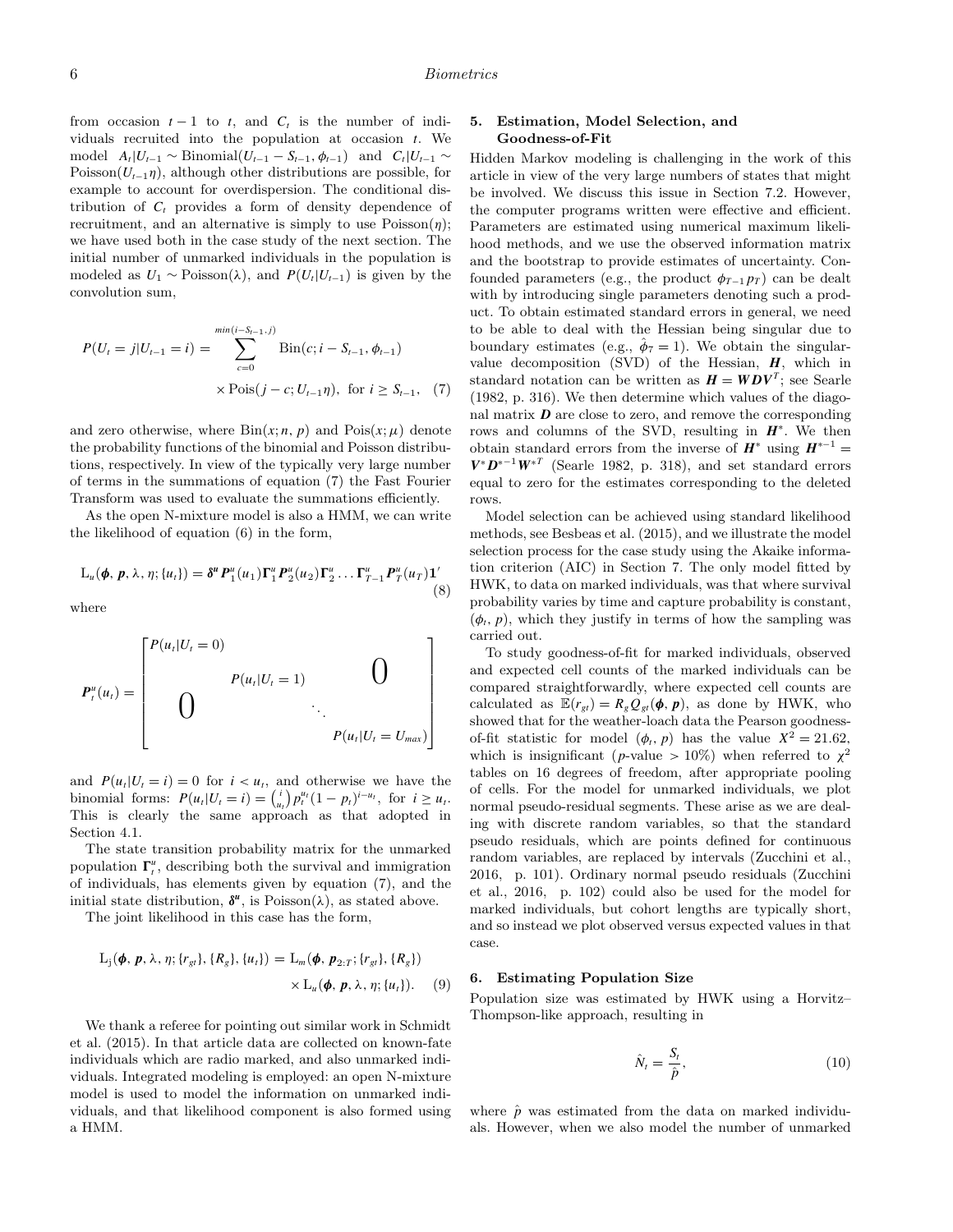individuals, we can form alternative estimates of population size. This is because we can estimate the numbers of both marked and unmarked individuals in different ways. For the open N-mixture model the estimated expected numbers of unmarked individuals are derived variables, functions of the estimated model parameters, and given by recursion; see Dail and Madsen [\(2011, p](#page-10-0). [4\). F](#page-10-0)or instance, for the case of constant survival and density-dependent recruitment, we have

$$
\hat{\mathbb{E}}(U_t) = \hat{\lambda}(\hat{\phi} + \hat{\eta})^{t-1}.
$$
\n(11)

We shall refer back to this equation later in the article. We could use the multivariate delta method to estimate the variances of the estimated expectations in equation (11), but in the following we shall instead use the bootstrap. An alternative approach for estimating the numbers of unmarked individuals arises because of the HMM nature of the model for unmarked individuals, and results from application of the Viterbi algorithm, a dynamic programming algorithm which produces the most likely set of  $\{\hat{U}_t\}$ ; see [Zucchini et al. \(2016,](#page-10-0) p. 89[\).](#page-10-0) In the following, we shall refer to  $\{\hat{U}_t\}$ , but when the Dail/Madsen approach is used, rather than the Viterbi algorithm, this is to be interpreted as  $\{\mathbb{E}(U_t)\}.$ 

In addition, whichever estimate of unmarked individuals is used, by adopting a Horvitz–Thompson-like approach, the number of individuals alive at occasion  $t$  can be obtained from,

$$
\hat{N}_1 = \hat{U}_1,
$$
\n
$$
\hat{N}_t = \hat{U}_t + \frac{\sum_{g=1}^{t-1} r_{gt}}{\hat{p}_t}, \quad \text{for} \quad t > 1. \tag{12}
$$

Cf equation (10). Alternatively, we can estimate the numbers of marked individuals alive directly from the numbers of individuals marked in appropriate samples:

$$
\tilde{N}_1 = \hat{U}_1
$$
\n
$$
\tilde{N}_t = \hat{U}_t + \sum_{i=1}^{t-1} R_i \prod_{\ell=i}^{t-1} \hat{\phi}_\ell, \quad \text{for} \quad t > 1.
$$
\n(13)

We shall consider the relative merits of alternative methods for estimating population sizes in the analyses of the next section. However, we note here that our experience has been that the expression of equation (13) results in smaller standard errors than those of equation (12), and we only illustrate the [former in t](#page-10-0)he case study which follows. A further approach, suggested by a referee, would result from posterior sampling of numbers of marked and unmarked individuals following a Bayesian analysis, such as that outlined in [Schmidt et al.](#page-10-0) [\(2015\).](#page-10-0)

#### 7. Case Study

We use the data of Table 1 to illustrate the methods of the article.

#### 7.1. *Analysis of Marked Data*

To compare the HMM likelihood method with the pseudolikelihood (PL) method of HWK we present in Table 2 parameter estimates for the model  $(\phi_t, p)$  for data on marked individuals only, the sole case for which results were presented by HWK. We found that parameter estimates were in good agreement between the two methods for this case study; however, standard errors for the likelihood method were usually smaller, as independently suggested by the simulation study of [Cowen et al. \(2014\).](#page-10-0) We note that our estimates of error for PL differ substantially from what HWK reported, partly due to errors both in their R code for obtaining standard error estimates and in the delta method that HWK used, and partly due to the likelihood method being more efficient. Note also that the sandwich standard errors are harder to compute than those resulting from inverting a Hessian in the normal way. This is due to the need to construct manually a modeldependent derivative matrix. Additionally, although most of the HMM standard errors are smaller than those from the PL approach, we have found the difference to be far greater, with HMM resulting in smaller errors, when smaller data sets are analyzed, as found, for example, in [Haynes and Robinson](#page-10-0)  $(2011).$ 

Several models were fitted using the HMM and their AIC values were compared (Table 3a). Interestingly, we found model  $(\phi_t, p)$  to be the best fitting model, the only model fitted by HWK, and the model  $(\phi, p_t)$  performs well. Note that model  $(\phi_t, p_t)$  is parameter redundant, as only the product  $\phi_{T-1}p_T$  can be estimated, rather than either of the component terms.

#### Table 2

*Parameter estimates and estimated standard errors (given below in parentheses) produced by the pseudo-likelihood method*  $(PL)$  and the likelihood method (HMM) for model  $(\phi_t, p)$  for the marked weather-loach data. In the PL case we also give, in *square parentheses, the incorrect standard errors from HWK.*

|            |          | Parameter estimates |          |          |          |          |          |          |             |                |        |  |  |  |
|------------|----------|---------------------|----------|----------|----------|----------|----------|----------|-------------|----------------|--------|--|--|--|
| Method     | $\phi_1$ | $\phi_2$            | $\phi_3$ | $\phi_4$ | $\phi_5$ | $\phi_6$ | $\phi_7$ | $\phi_8$ | $\varphi_9$ | $\varphi_{10}$ | p      |  |  |  |
| PL         | 0.59     | 0.84                | 0.92     | 0.27     | 0.53     | 0.48     | 1.00     | 0.75     | 0.79        | 0.36           | 0.18   |  |  |  |
|            | (0.09)   | (0.12)              | (0.14)   | (0.07)   | (0.13)   | (0.10)   | (0.00)   | (0.16)   | (0.17)      | (0.12)         | (0.02) |  |  |  |
|            | [0.18]   | [0.34]              | [0.51]   | [0.15]   | [0.26]   | [0.21]   | [0.05]   | [0.36]   | [0.41]      | [0.25]         | [0.06] |  |  |  |
| <b>HMM</b> | 0.59     | 0.86                | 0.90     | 0.26     | 0.56     | 0.47     | 1.00     | 0.75     | 0.81        | 0.35           | 0.18   |  |  |  |
|            | (0.09)   | (0.12)              | (0.13)   | (0.05)   | (0.11)   | (0.09)   | (0.00)   | (0.15)   | (0.18)      | (0.11)         | (0.02) |  |  |  |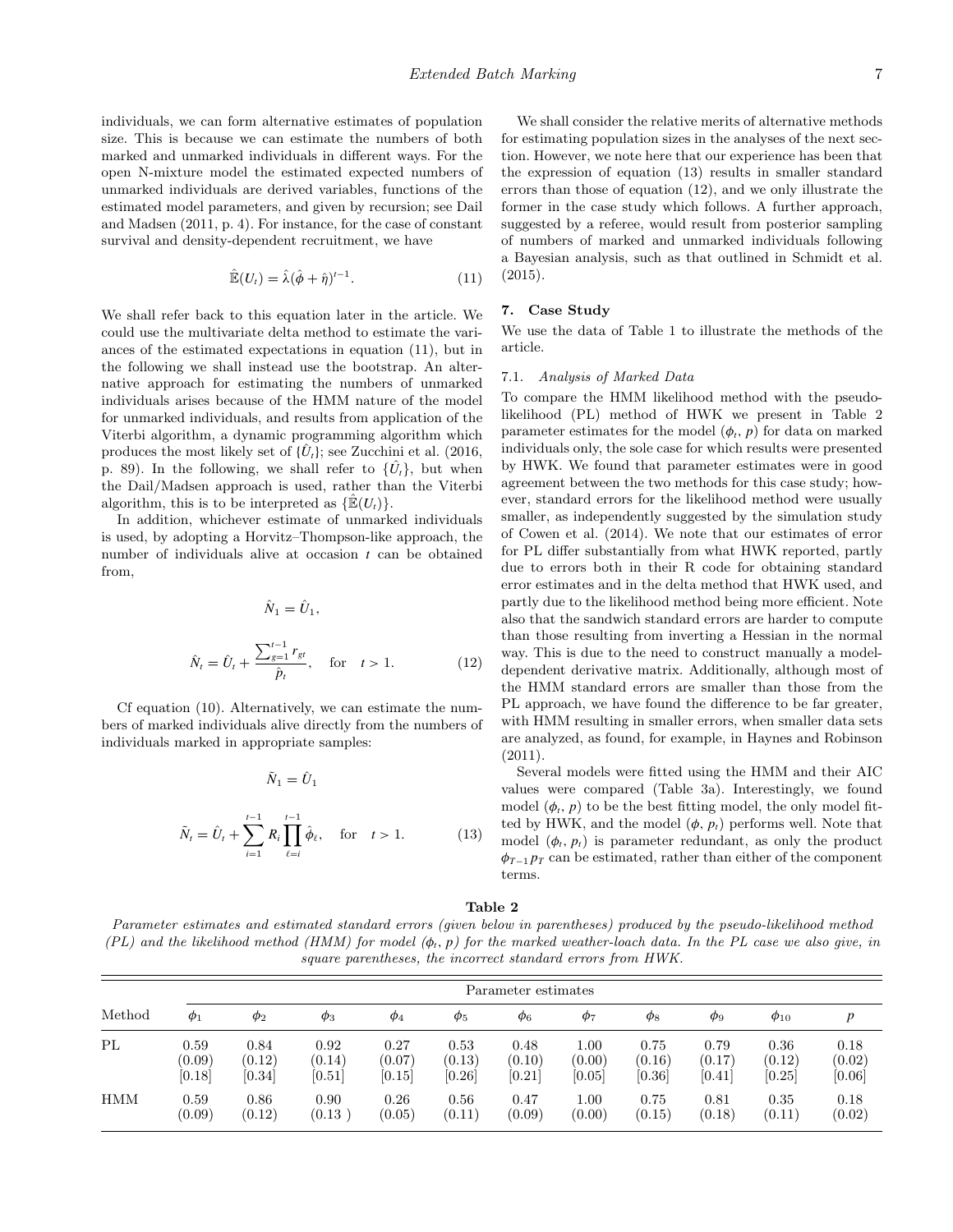Table 3 *Model-selection results for the weather-loach data:(a) for marked data only. (b) for marked and unmarked data combined, using first the Student approach and then the open N*-mixture approach (with  $U_{max} = 1800$  and  $w = 20$ ). Here,  $\kappa$ *denotes the number of estimable model parameters.*

|                                |                                                  | (a)              |        |                    |
|--------------------------------|--------------------------------------------------|------------------|--------|--------------------|
| Model                          | $-\log(L_m)$                                     | $\kappa$         | AIC    | $\Delta {\rm AIC}$ |
| $(\phi_t, p_t)$                | 91.03                                            | 19               | 220.03 | 6.5                |
| $(\phi_t, p)$                  | 95.78                                            | 11               | 213.55 | 0.0                |
| $(\phi, p_t)$                  | 97.29                                            | 11               | 216.58 | 3.0                |
| $(\phi, p)$                    | 124.98                                           | 2                | 253.97 | 40.4               |
|                                |                                                  | (b)              |        |                    |
|                                |                                                  | Student approach |        |                    |
| Model                          | $-\log(L_i)$                                     | $\kappa$         | AIC    | $\Delta {\rm AIC}$ |
| $(\phi, p, U_t)$               | 158.11                                           | 13               | 342.22 | 46.62              |
| $(\phi, p_t, U_t)$             | 126.83                                           | 22               | 297.66 | 2.06               |
| $(\phi_t, p, U_t)$             | 129.01                                           | 22               | 302.03 | 6.43               |
| $(\phi_t, p_t, U_t)$           | 117.85                                           | 30               | 295.60 | 0.00               |
|                                | Open N-mixture approach; density-dependent model |                  |        |                    |
| Model                          | $-\log(L_i)$                                     | $\kappa$         | AIC    | $\Delta {\rm AIC}$ |
| $(\phi, p, \lambda, \eta)$     | 202.90                                           | 4                | 413.80 | 110.92             |
| $(\phi, p_t, \lambda, \eta)$   | 140.18                                           | 14               | 308.36 | 5.48               |
| $(\phi_t, p, \lambda, \eta)$   | 150.56                                           | 13               | 327.12 | 24.24              |
| $(\phi_t, p_t, \lambda, \eta)$ | 128.44                                           | 23               | 302.88 | 0.00               |

#### 7.2. *Combining Marked and Unmarked Data*

A complication with the analysis of the unmarked data is that a large value of  $U_{max}$  was required. We experimented with several values and found  $U_{max} = 1800$  to work well for these data. However, this requires operations with matrices of dimension  $1801 \times 1801$  for the computation of  $L_u$ , which is memory (RAM) intensive for a personal computer. To deal with this, we allocate the states to bins of equal size  $w$ : we let  $\zeta_1, \zeta_2, \ldots, \zeta_n$  be a partition of the state space such that each  $\zeta_i$  is of length w; the midpoint of the interval is taken to represent the state; see [Zucchini et al. \(2016,](#page-10-0) p. 15[8\).](#page-10-0) For this case study, we experimented with values of  $w = 4, 10, 20$ , and 50, and found that taking  $w = 20$  appeared to be satisfactory, though there was little difference between taking  $w = 4$ and  $w = 20$ . This resulted in 90 hidden states, whereas, for example, taking  $w = 4$  increased the number of states to 450. Binning in this way introduces an element of approximation to the formation of the likelihood component for unmarked individuals, the approximation increasing with  $w$ . For illustration, we present results for the density-dependent model for new individuals, as in equation (7), as these resulted in slightly better AIC values than the alternative, of constant augmentation. However, which alternative is more realistic might also depend on which agrees better with the biology of the study.

When the unmarked individuals are incorporated into the likelihood, model selection may be done in the same way

as before, using AIC; see Table 3b. Here, we find that model  $(\phi_t, p_t)$  fits the data best in both the Student and N-mixture approaches. However, uncritical use of AIC can result in overly complex models, and the models  $(\phi, p_t, U_t)$ and  $(\phi, p_t, \lambda, \eta)$  perform well in terms of AIC. Therefore, we shall use these for ease of illustration. We see in particular that models with constant recapture probability are not supported, in contrast to the findings of Table 3a, and the belief of HWK that this would be an acceptable assumption for the weather-loach data, due to the use of constant-effort electrofishing. Table 4 presents parameter estimates and estimated standard errors for the models  $(\phi, p_t, U_t)$  and  $(\phi, p_t, \lambda, \eta)$ . We note that the average of the estimates of recapture probability from the N-mixture model is 0.19, in comparison with the value of 0.18 in Table 2, and conversely, from Table 2 the average estimate of  $\phi$  is given by 0.65, in comparison with the value of 0.63 from Table 4. Standard errors are presented from using an estimated Hessian in the usual way, and are very similar to those obtained from a parametric bootstrap approach (not shown). The estimates of  $U$  from the Viterbi analysis of the N-mixture model are rounded due to the binning of states. They are in agreement with the predictions from equation (11), as they should be. As observed earlier, the Student estimates of  $U$  differ in interpretation compared with those obtained from the N-mixture model. The differences are generally small in comparison with the standard errors. The Student models generally are hard to fit, being subject to confounding, boundary estimates and convergence to local optima. For example, it is not possible to estimate  $p_1$ and  $U_1$  separately, nor  $\phi_{10}$  and  $p_{11}$  in the  $(\phi_t, p_t, U_t)$  model, which can only be estimated as a product, as observed also by HWK. However, they are estimable separately for model  $(\phi_t, p_t, \lambda, \eta)$ . We note in Table 4 the much smaller standard errors for the components of  ${U}$  from using the N-mixture approach, compared with the Student model, as expected, due to the chaining of the components of  $U$  in the open N-mixture model; standard errors are formed by using a parametric bootstrap, based on simulating HMMs. We can see that what is driving the need for the recapture probabilities to change with time is the estimate for the 7th sample occasion. It is interesting to note from Table 4 that the Dail/Madsen estimates of error are slightly larger than those from the Viterbi algorithm. In addition the Viterbi approach is more general. The very good agreement between the Viterbi and Dail/Madsen estimates, obtained by quite different methods, provides a validation for the methods used.

We show in Table 5 how we can estimate  $\{N_t\}$ , in this case making use of the Viterbi estimates of the numbers of unmarked individuals for illustration. We see that the standard errors for  $N_t$  and the population size estimates using "HT with p-vals," resulting from using the Horvitz–Thompson-like approach of equation (10) with estimated time-varying recapture probabilities, are similar in size, and generally different from those resulting from HWK. A remarkable feature of Table 5 is the very close agreements of both the estimates of  $N_t$  and their corresponding estimated standard errors, whether one forms the estimates by evaluating the marked and unmarked components of  $N_t$  separately, as in this article, or simply uses a HT approach. We note also the curious feature that the estimated standard errors are close to the sums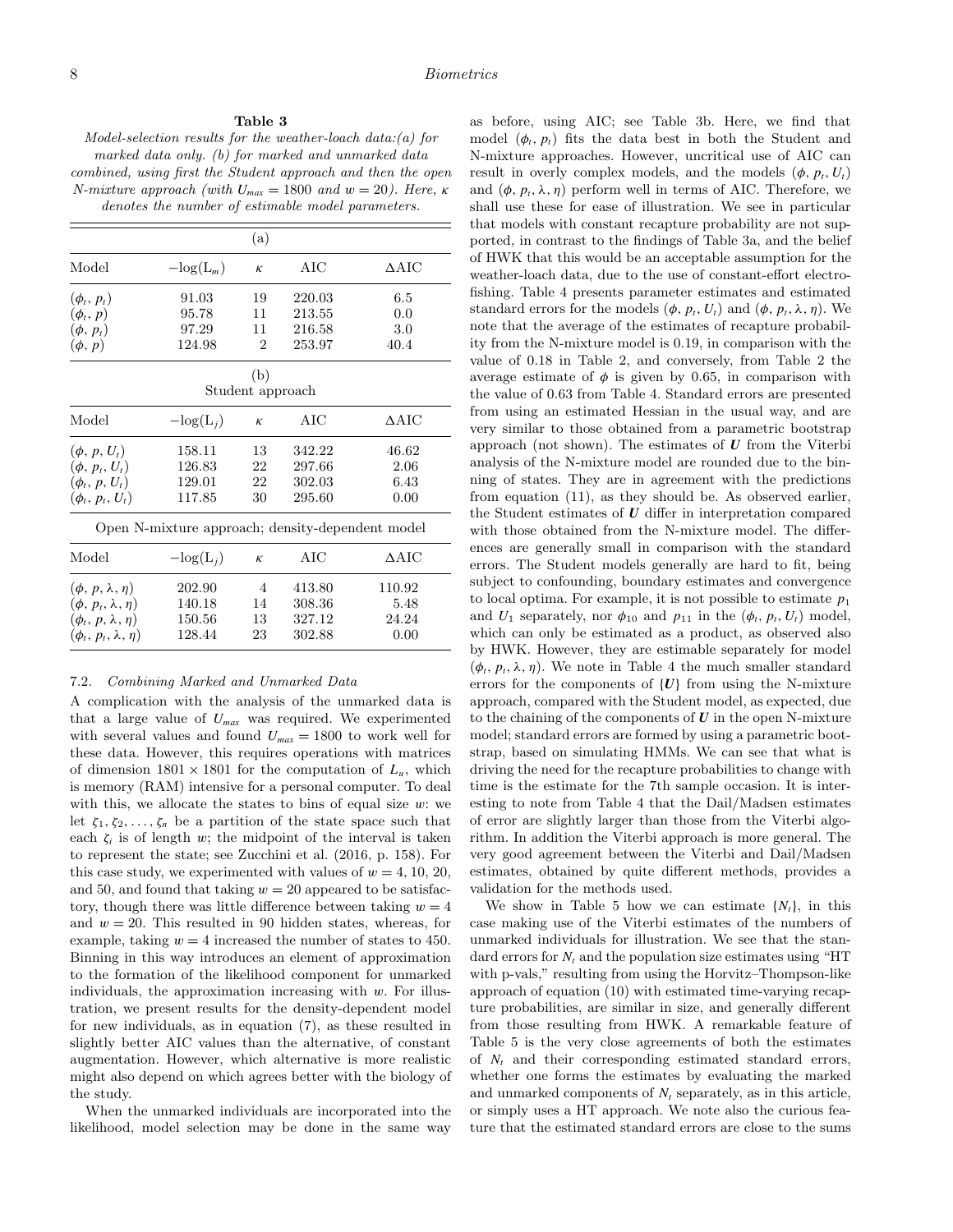#### Extended Batch Marking 9

#### Table 4

*Combining both marked and unmarked data: parameter estimates and estimated standard errors (below in parentheses) for the weather-loach data, produced by the Student approach, for model*  $(\phi, p_t, U_t)$ , and the N-mixture approach for model  $(\phi, p_t, \lambda, \eta)$  (with  $N_{max} = 1800$  and  $w = 20$ ): V *indicates Viterbi and* D *indicates Dail/Madsen;* † *indicates that*  $p_1$  *was fixed to 1. Standard errors marked with a* ∗ *are obtained using a Hessian, while without result from 100 bootstraps.* 

|                    | φ      | $p_1$  | $p_2$  | $p_3$  | $p_4$  | $p_5$  | $p_6$     | $p_7$  | $p_8$     | $p_9$    | $p_{10}$           | $p_{11}$ | л       | $\eta$ |
|--------------------|--------|--------|--------|--------|--------|--------|-----------|--------|-----------|----------|--------------------|----------|---------|--------|
| Student            | 0.62   |        | 0.18   | 0.25   | 0.31   | 0.11   | 0.12      | 0.07   | 0.16      | 0.21     | 0.28               | 0.13     |         |        |
| $(SE)^*$           | (0.03) |        | (0.03) | (0.04) | (0.04) | (0.03) | (0.03)    | (0.02) | (0.04)    | (0.05)   | (0.06)             | (0.04)   |         |        |
| N-mixture          | 0.63   | 0.32   | 0.22   | 0.21   | 0.25   | 0.15   | 0.15      | 0.05   | 0.15      | 0.20     | 0.22               | 0.15     | 944.8   | 0.24   |
| $(SE)^*$           | (0.03) | (0.05) | (0.03) | (0.02) | (0.03) | (0.02) | (0.02)    | (0.01) | (0.03)    | (0.04)   | (0.05)             | (0.04)   | (133.0) | (0.03) |
|                    | $U_1$  | $U_2$  | $U_3$  | $U_4$  | $U_5$  | $U_6$  | $U_7$     | $U_8$  | $U_9$     | $U_{10}$ | $U_{11}$           |          |         |        |
| Student            | 306    | 1012   | 545    | 477    | 797    | 652    | 297       | 332    | 297       | 194      | 289                |          |         |        |
| $(SE)^*$           |        | (182)  | (89)   | (76)   | (197)  | (173)  | (118)     | (102)  | $^{(83)}$ | (49)     | (99)               |          |         |        |
| $N$ -mixture $(V)$ | 950    | 830    | 710    | 610    | 530    | 470    | 410       | 350    | 310       | 270      | 230                |          |         |        |
| (SE)               | (143)  | (108)  | (82)   | (68)   | (61)   | (58)   | $^{(57)}$ | (57)   | (56)      | (56)     | $\left( 55\right)$ |          |         |        |
| $N$ -mixture $(D)$ | 945    | 821    | 713    | 619    | 538    | 467    | 406       | 352    | 306       | 266      | 231                |          |         |        |
| (SE)               | (143)  | (109)  | (85)   | (71)   | (63)   | (59)   | $^{(58)}$ | (57)   | (57)      | (56)     | (55)               |          |         |        |

#### Table 5

*Components of estimated population sizes. The Viterbi values are taken from Table 4. The estimated marked values are the result of using the last term of the expression of equation (13). HWK gives the estimates of*  $\{N_t\}$  *from HWK, using equation*  $(10)$ , while HT with p-vals is the same structure, but when there are time-varying probabilities of detection,  $\{p_t\}$ , estimated *from marked and unmarked data. The estimates of*  $\{N_t\}$  *are obtained from equation (13), using the values of*  $\hat{U}$ , *obtained from the Viterbi algorithm. All standard errors are estimated in this table from the (parametric) bootstrap.*

| Sample occasion $(t)$ |       | $\overline{2}$ | 3         | 4                 | 5                  | 6                  |                       | 8         | 9    | 10   | 11   |
|-----------------------|-------|----------------|-----------|-------------------|--------------------|--------------------|-----------------------|-----------|------|------|------|
| $U_t$ (Viterbi)       | 950   | 830            | 710       | 610               | 530                | 470                | 410                   | 350       | 310  | 270  | 230  |
| (SE)                  | (143) | (108)          | $^{(82)}$ | $^{(68)}$         | (61)               | (58)               | $^{(57)}$             | $^{(57)}$ | (56) | (56) | (55) |
| Estimated marked      |       | 177            | 200       | 199               | 206                | 181                | 155                   | 107       | 99   | 97   | 96   |
| (SE)                  |       | (7)            | (12)      | (15)              | (17)               | (18)               | (17)                  | (15)      | (13) | (12) | (11) |
| $\hat{N}_t$           | 950   | 1007           | 910       | 809               | 736                | 651                | 565                   | 457       | 409  | 367  | 326  |
| (SE)                  | (143) | (110)          | $^{(88)}$ | $^{'}77)$         | $\left( 73\right)$ | $^{(72)}$          | $\left( 70\right)$    | (67)      | (65) | (64) | (63) |
| $N_t$ :HT with p-vals | 945   | 997            | 914       | 821               | 745                | 650                | 565                   | 463       | 408  | 365  | 330  |
| (SE)                  | (143) | (111)          | (91)      | $\left(80\right)$ | $\left( 75\right)$ | $\left( 73\right)$ | $^{\prime}71^{\cdot}$ | (69)      | (67) | (65) | (63) |
| $N_t$ :HWK            | 1689  | 1209           | 1043      | 1143              | 613                | 530                | 166                   | 375       | 458  | 447  | 276  |
| (SE)                  | (233) | (171)          | (150)     | (163)             | (94)               | $^{(84)}$          | $\left( 35\right)$    | (63)      | (74) | (73) | (50) |

of the estimated standard errors for the marked/unmarked components. Consequently, the corresponding variances are all slightly greater than what would be obtained by treating the components of the sum as independent, suggesting that the components are slightly positively correlated. A further interesting aspect of Table 5 is the difference in using equation (10) depending on whether the recapture probability is time varying or not. The big difference occurs at the 7th sampling occasion. HWK comment that, "The estimated population size of the weather-loach was low on the 7th occasion, which happened to be in the winter period. However, as spring came, the numbers of weather-loach increased. These estimates indicate that the population is quite seasonal and can be low at some times of the year." However, when the capture probabilities are allowed to vary with time then the estimates of population size suggest a declining population over time.

Figure 1 illustrates goodness-of-fit plots for model  $(\phi, p_t, \lambda, \eta)$ , with  $w = 20$  and density dependence, separately for each likelihood component, as recommended by [Besbeas](#page-10-0) and Morgan [\(2014\). O](#page-10-0)verall there does not appear to be a serious lack of fit for the models fitted. The patterns in Figure 1a are a simple consequence of the repeated values of observed counts.

We note finally that the expected number of new unmarked individuals entering the population at occasion  $t$  can be derived using

$$
\hat{B}_t = \hat{U}_{t+1} - (\hat{U}_t \hat{\phi}_t), \tag{14}
$$

as in the Jolly–Seber model; see [McCrea and Morgan \(2014, p](#page-10-0). 15[0\).](#page-10-0) We would expect  $\hat{B}_t \approx \mathbb{E}[C_t|U_{t-1}]$ , where  $\hat{B}_t$  is estimated in equation (14), and this relationship is found to hold.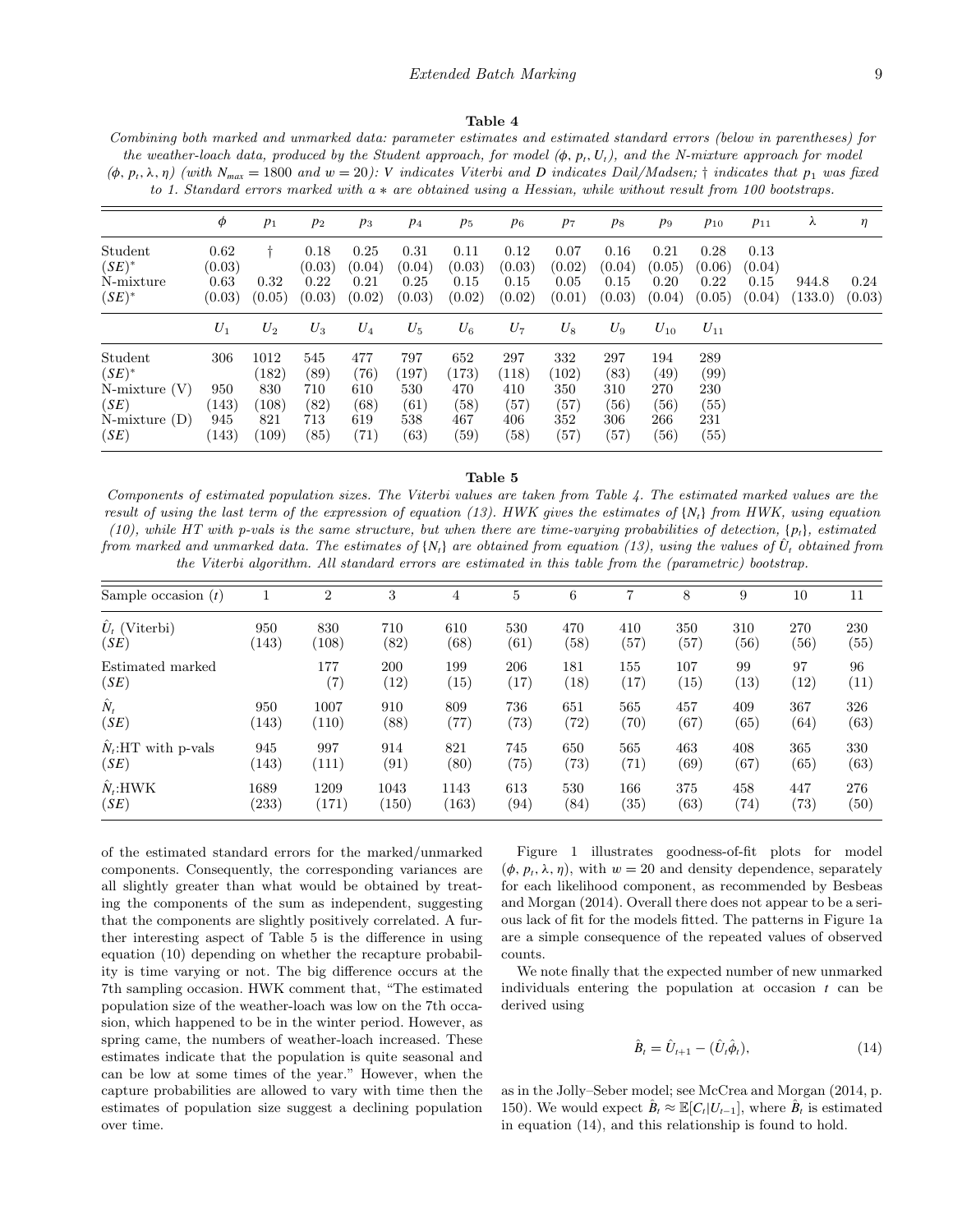<span id="page-10-0"></span>

**Figure 1.** Goodness-of-fit plots for the weather-loach data, for model  $(\phi, p_t, \lambda, \eta)$ : (a) we plot the difference, observed minus expected recapture counts for the marked individuals, divided by the square root of the expected counts, against the logarithm of the expected counts, and (b) the QQ plot for the normal pseudo-residual segments of the unmarked counts.

#### 8. Discussion

Batch marking is fundamentally important in ecology, providing an important tool for studying population dynamics. However, there is a pressing need for effective new methods of analysis. We have developed a comprehensive model for the extended batch-marking experiment, using an efficient hidden Markov formulation that supersedes previous analyses. The approach incorporates information on unmarked individuals, leading to increased precision of parameter estimates, and improved model-selection. It has been interesting to see, in the case study, that the selected model changes as a result of the joint analysis. In addition one can devise and compare different models for the unmarked individuals, and useful descriptions of the population result. For instance, we have examined whether constraining the population sizes for the unmarked individuals in the Student model to be constant over time results in a realistic model for the weather-loach data, and it was not found to be competitive. An added advantage of using HMMs is the ability to examine pseudo residuals to check goodness-of-fit. In addition the Viterbi algorithm provides a convenient, general method for estimating numbers of unmarked individuals, which can be bootstrapped to provide estimates of standard errors. As the model is fitted using standard likelihood optimization methods, it is possible

to easily undertake model selection and compute estimates of parameter uncertainty.

The models presented provide a flexible platform for additional development, depending on what data are available. For instance, one can incorporate suitable covariates, which would reduce the number of parameters to be estimated and potentially increase biological understanding. Extensions to cope with age and size information, as discussed by HWK, would also be straightforward. Further, we know from discussions with batch marking users that tag loss can be non-negligible, though apparently this was not an issue with the weatherloach study. For some study designs, it might be possible to implement double marks on individuals and implement methods similar to Cowen and Schwarz (2006). Alternatively, one might be able to obtain auxiliary information on tag-loss rates through a holding study and adjust parameter estimates using methods of Seber and Felton (1981).

#### 9. Supplementary Materials

Matlab code for the analyses of the article is available with this article at the *Biometrics* website on Wiley Online Library. It is written for use in the Parallel Computing toolbox, but is readily translated into R if necessary.